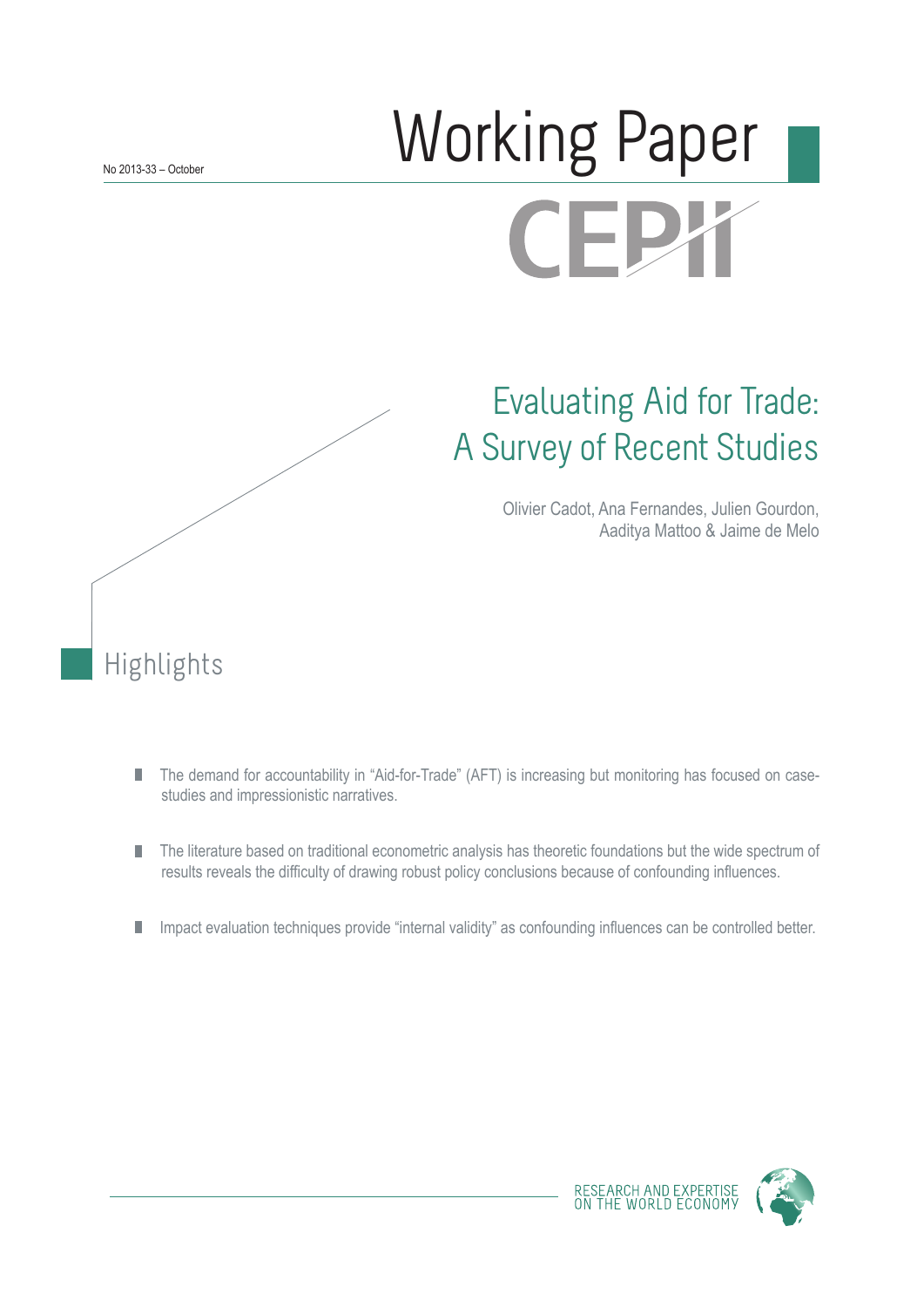### **Abstract**

The paper reviews recent evidence from a wide range of studies, recognizing that a multiplicity of approaches is needed to learn what works and what does not. The review concludes that there is some support for the emphasis on reducing trade costs through investments in hard infrastructure (like ports and roads) and soft infrastructure (like customs). But failure to implement complementary reform – especially the introduction of competition in transport services – may erode the benefits of these investments. Direct support to exporters does seem to lead to diversification across products and destinations, but it is not yet clear that these benefits are durable. In general, it is difficult to rely on cross-country studies to direct AFT. More rigorous impact evaluation (IE) is an under-utilized alternative, but situations of "clinical interventions" in trade are rare and adverse incentives (due to agency problems) and costs (due to the small size of project) are a hurdle in implementation.



Aid for trade (AFT); trade performance; gravity; impact evaluation.

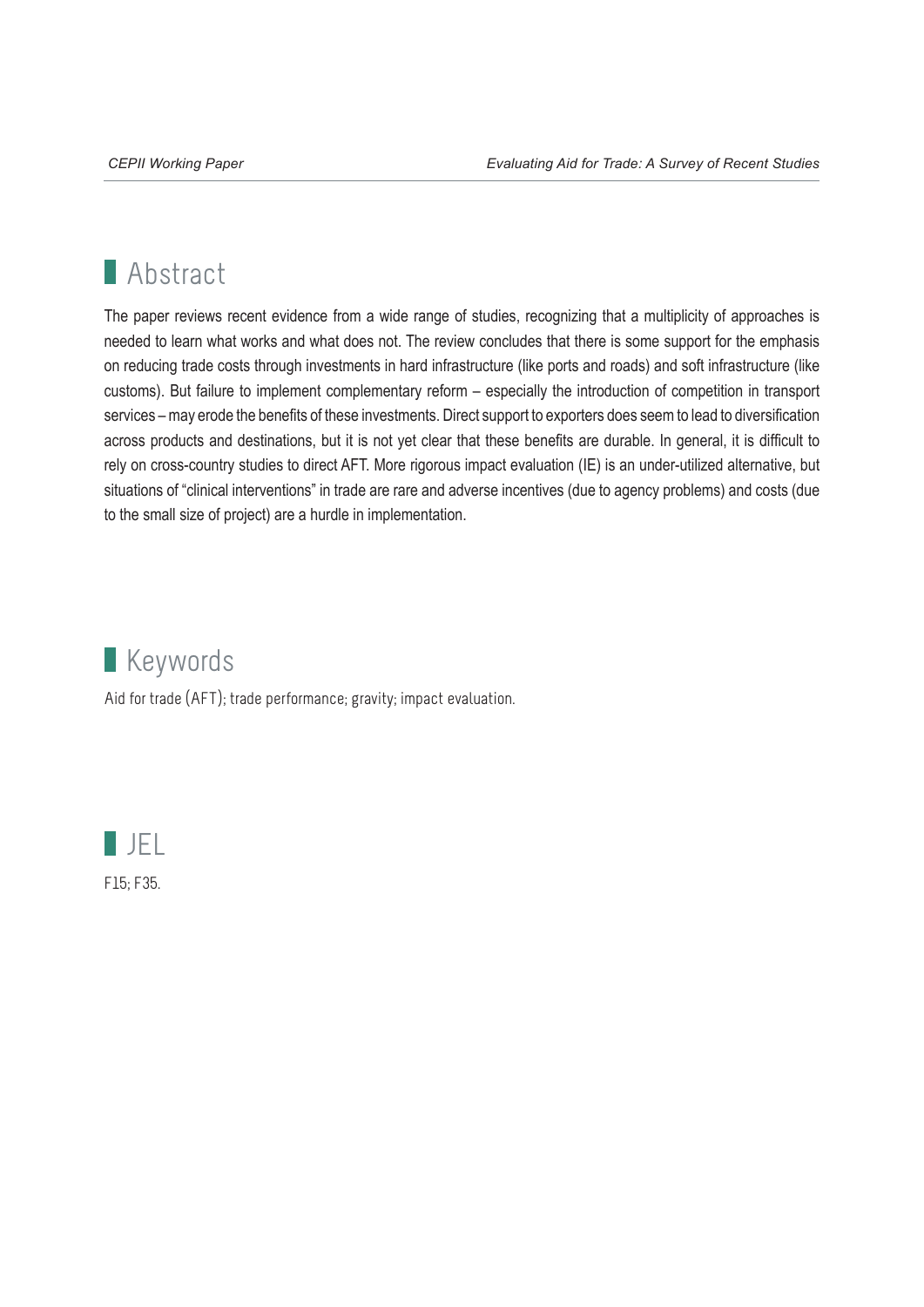#### **Evaluating Aid for Trade: A Survey of Recent Studies<sup>1</sup>**

Olivier Cadot, Ana Fernandes, Julien Gourdon Aaditya Mattoo & Jaime de Melo<sup>2</sup>

#### **1. Introduction**

Since the Paris declaration of 2006, calling for an expansion of Aid-for-Trade (AFT) funding to reduce trade costs, a WTO AFT task force was set up to implement this 'positive agenda' to enhance competitiveness. Multiple goals were adopted, but clear guidelines on how to conduct evaluations were largely absent.<sup>3</sup> Evaluation has progressed slowly from accountability (making sure that infrastructure has been built) to outcomes (has performance improved), but no agreement has been reached so far as to the main yardsticks to be used to measure outcomes. Progress has also been slowed by donors (multilateral, bilateral and NGOs) using different evaluation frameworks, by lack of information, and by contextspecificity. So far three biennial reviews have produced a useful discussion of approaches and methods<sup>4</sup> and a digest of a large collection of projects and case stories--many voluntarily supplied--feeding into meta-evaluations that have not yielded significant insights.<sup>5</sup>

This paper provides a selective review of some recent evidence. We begin in Section 2 with studies that examine the impact of aid directly on trade [\(Figure 1](#page-3-0) shows how we decompose the channels of AFT's impact). Credible identification is a challenge and overall there are

<sup>1</sup> An earlier version of this paper entitled "Evaluation in Aid-for-Trade: From Case-study Counting to Measuring" was presented at the FERDI-ITC- World Bank workshop «Aid for Trade: What Do We Know ? Which Way Ahead?», Geneva, December 6, 2012. We thank Céline Carrère, Bernard Hoekman and seminar participants for comments on the earlier draft. Cadot and de Melo gratefully acknowledge support from France's Agence Nationale de la Recherche under "Investissement d'Avenir" grant ANR-10-LABX-14-01 and from Switzerland under NCCR work package 6, "Impact assessment".

 $^{2}$  University of Lausanne, FERDI and CEPR; World Bank; CEPII; World Bank; FERDI and CEPR

<sup>3</sup> According to OECD (2011), the AFT agenda has been classified under six categories: (i) trade policy and regulation; (ii) trade development; (iii) trade-related infrastructure; (iv) building productive capacity; (v) trade-related adjustment; (vi) other trade-related needs. According to OECD (2011), 80% of donors use the DAC principles for evaluating programmes and projects 4

To respond to the quest for accountability, the task force calls for 'managing for development results (MfDR) along a 'results chain'.

<sup>&</sup>lt;sup>5</sup> For example, the meta-evaluation of 162 projects in Ghana and Vietnam (not all with a trade emphasis) revealed that what matters most for policy makers (terms like "imports", "exports" or "regulatory reform") were rarely mentioned. It also highlighted that project evaluators often lacked the baseline data against which to measure progress. See OECD (2009) and OECD (2011).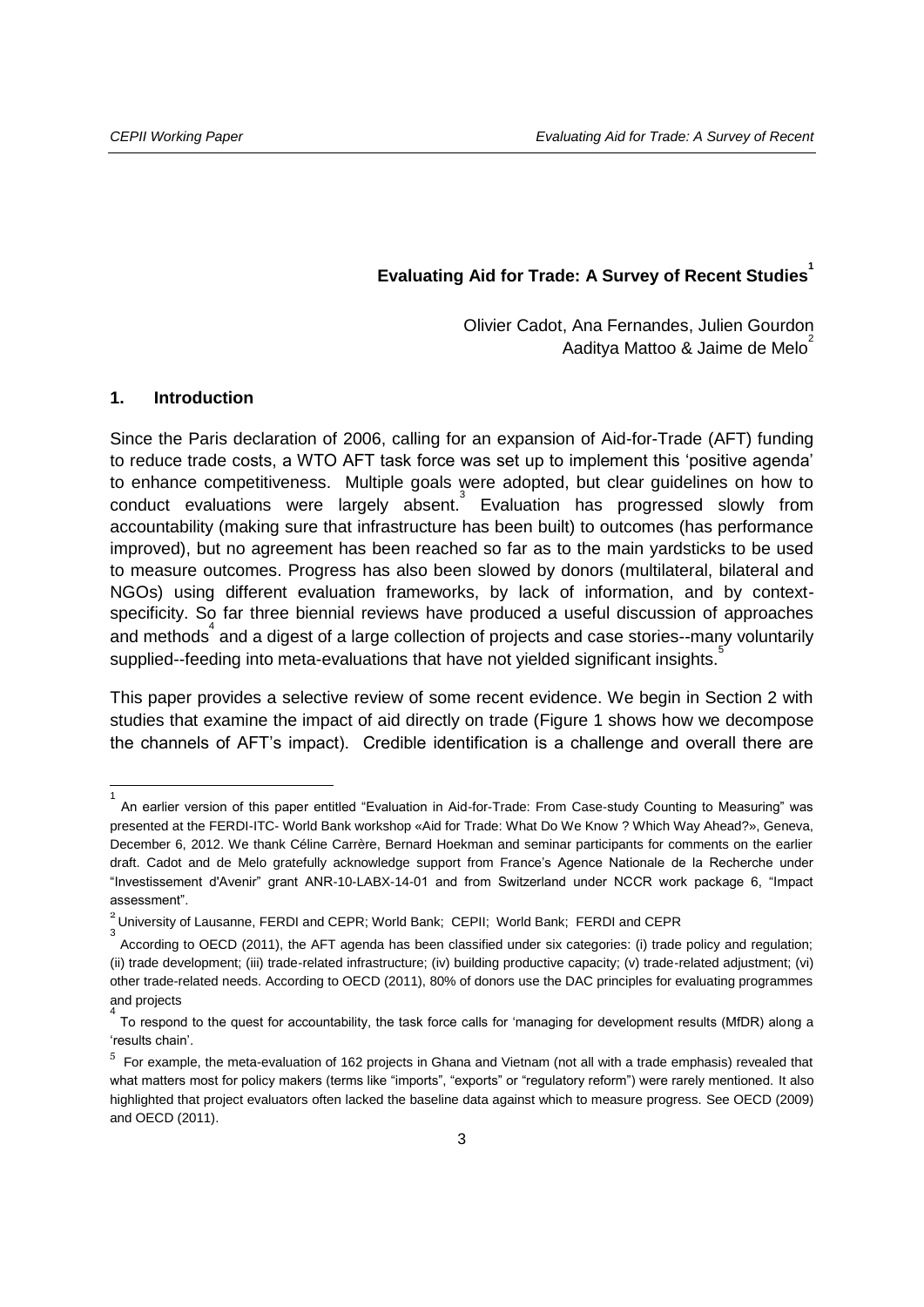few convincing results that aid matters for trade. We then turn to evidence on the two main channels through which AFT could be expected to have an impact on trade (see Figure 1 below). In Section 3, we take a closer look at the first channel, through a reduction in trade costs. We examine the drivers of trade costs, focusing on the importance of improvements in hard infrastructure (such as ports and roads) and soft infrastructure (such as customs regulations and procedures), both of which have benefitted from AFT. A key insight here is that still-elusive complementary reform – particularly the introduction of greater competition in transport services – is needed to reap the full benefits of investment in infrastructure in terms of reduced trade costs.

In Section 4, we turn to the second channel of potential impact – through direct support to exporters. It is this class of directed assistance which is most amenable to rigorous impact evaluation because it may be feasible to distinguish between beneficiaries (the "treatment group") and non-beneficiaries (candidates for the "control group"). The few studies that follow this route suggest that AFT may indeed stimulate durable diversification but does not seem to have a durable effect on total exports of beneficiary firms. The review also highlights the inescapable trade-off between "internal validity" (the ability to identify impact effects net of confounding influences), which improves as one goes from (usually aggregate level) crosscountry studies to impact evaluations, and "external validity" (the ability to draw general policy propositions from evaluation results) which may well worsen.

<span id="page-3-0"></span>

#### **Figure 1 – Aid for Trade: Channels of Intended Impact**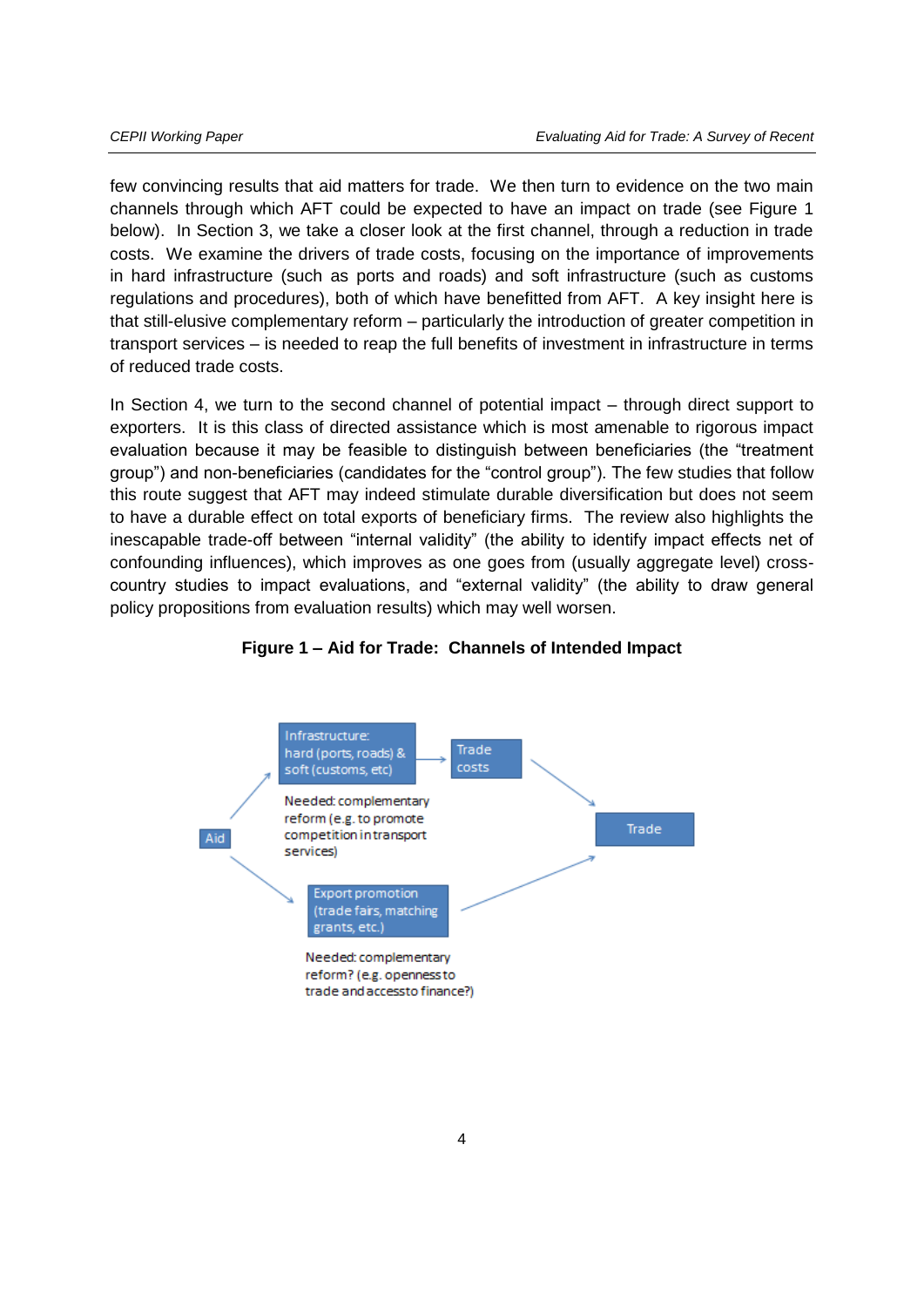#### **2. A direct impact of aid on trade?**

We begin by considering the evidence of a link directly between aid and trade rather than through any specific transmission mechanism.

#### **2.1. Prima-facie evidence**

As a first pass, we ask whether there is any correlation between export growth and lagged AFT commitments. [Figure 2](#page-4-0) provides a very simple check on whether such a correlation is visible to the naked eye. We split the set of AFT recipients by the median into two cohorts, "low recipients" and "high recipients", based on average 2000-2005 receipts. We would want to see higher export growth in the latter group than in the former over the next five-year window (2005-2010), the lag being to leave room for delayed effects. In order to get some more information out of the data, [Figure 2.](#page-4-0) looks separately at each quintile of the (baseline) export/capita distribution. Thus, Q1 is the worst-performing quintile in the baseline period, Q2 is the second-worst, and so on. Results are striking: only in the top two quintiles do we see a positive export-growth differential between high- and low-recipients (Panel a). On the possibility (see below) that AFT will have an indirect effect on export performance by working primarily through improved logistics markets, Panel b carries out the same exercise for the time to export, with similarly disappointing results.

Although many confounding influences and channels of reverse causality should be filtered out before any firm conclusion is reached (see below), these results suggest that it will be difficult to tease out links between expenditures on AFT towards productive sectors and a final outcome like aggregate exports unless the channels are explicitly taken into account.

<span id="page-4-0"></span>

#### **Figure 2 - Export growth and time to export vs. lagged AFT, by quintile of the export per capita distribution**

Source: Authors' calculations using OECD CRS database and WDI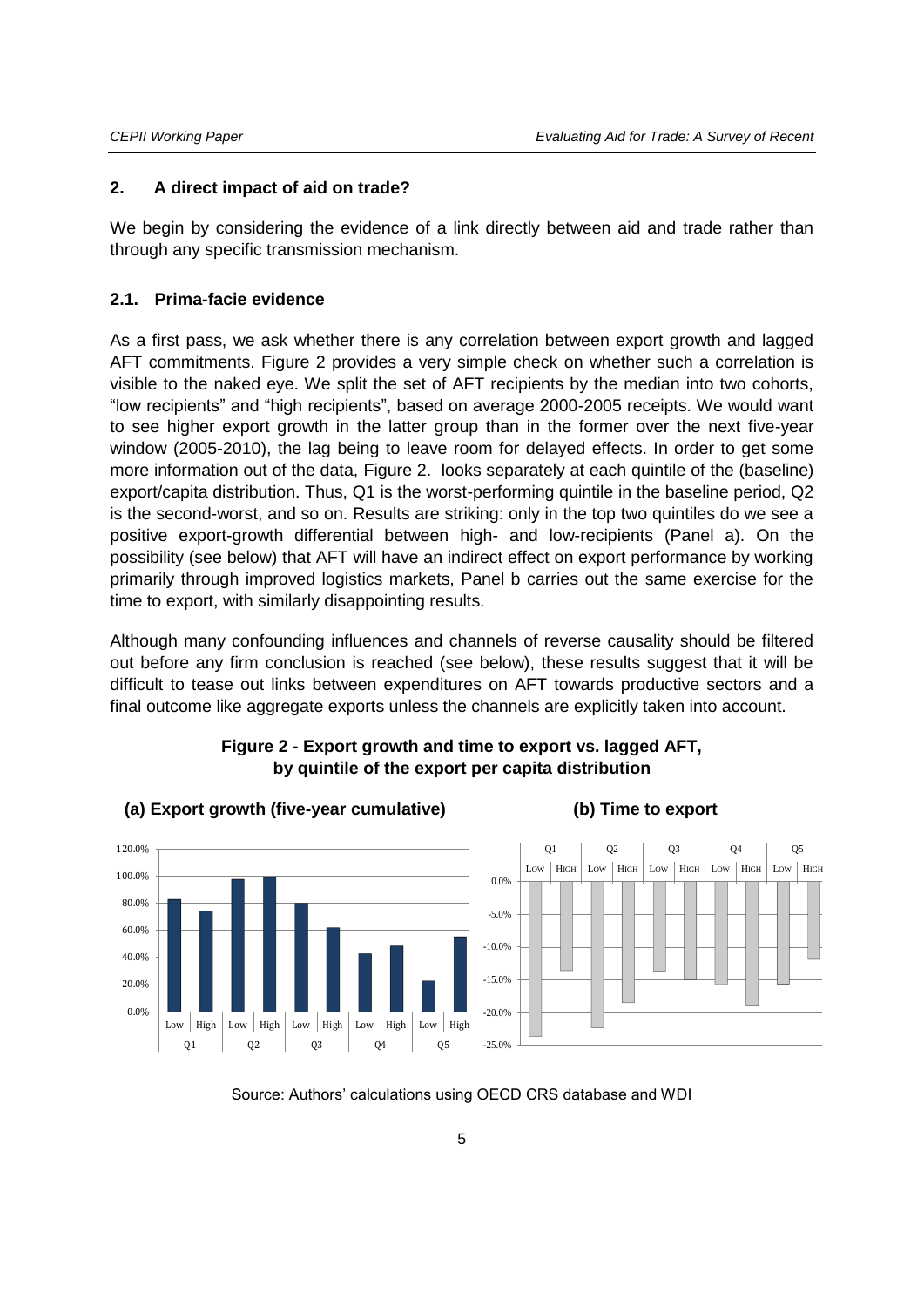j

#### **2.2. Evidence from econometric studies**

Using the OECD's CRS,  $\degree$  Cali and te Velde (2011) regress trading costs and aggregate export value on lagged AFT disbursements and control variables, on a panel of developing countries. Identification is based on recipient fixed effects (FE) and instrumenting AFT flows with the Freedom House's index of civil liberties, the authors arguing that the Millenium Challenge Corporation explicitly uses that index as an input in their aid allocation mechanism. For aid to infrastructure, coefficients are significant in some specifications, but with limited robustness. As for aid to productive capacity, it fails to correlate with exports whatever the specification, estimator, or lag structure. As for results on sectorally-targeted aid, they tend to confirm the profession's longstanding skepticism about targeted support. Cali and te Velde (2011) find significant effects only in some specifications, and they vanish as soon as comparative advantage is controlled by country-sector fixed effects.

Brenton and von Uexkul (2009) find that, in a simple before-after comparison, sectors that receive aid support perform better, but a difference-in-differences regression of countrysector exports on aid flows controlling for heterogeneity through matching does not show significant effects (in particular once outliers are eliminated), suggesting that crude comparisons that fail to control for aid endogeneity pick up reverse causation.

Ferro, Portugal-Perez, and Wilson (2011) exploit the differential intensities of service use across manufacturing sectors (based on input-output tables from the U.S. and Argentina) to evaluate the impact of aid for trade flows directed at five services sectors — transport, communications, energy, banking/financial services, and business services — on the exports of downstream manufacturing sectors in 106 aid-recipient countries over the period 1990– 2008. Their identification strategy aims at circumventing reverse causality problems common in the AfT literature; and their results show that aid flows directed at the energy and banking sectors have a significant positive impact on downstream manufacturing exports.

#### **3. AFT: Impact through Infrastructure and Trade Costs**

We begin with studies exploring the determinants of trade costs, and then consider the effects through improvements in hard infrastructure, such as roads and ports, and soft infrastructure, such as customs. The key constraints to estimating the effects of such tradefacilitating interventions are the endogeneity of program placement and the absence of welldefined treatment and control groups. Thus, the pre-treatment unobservable characteristics that determine infrastructure placement and affect outcomes are likely to differ between treatment and comparison groups (where groups are, in this case, most likely to be locations). Therefore, most of the studies that we review in this section do not involve rigorous impact evaluation.

<sup>6</sup> Trading costs are measured by the trading across borders indicators of the Doing Business database.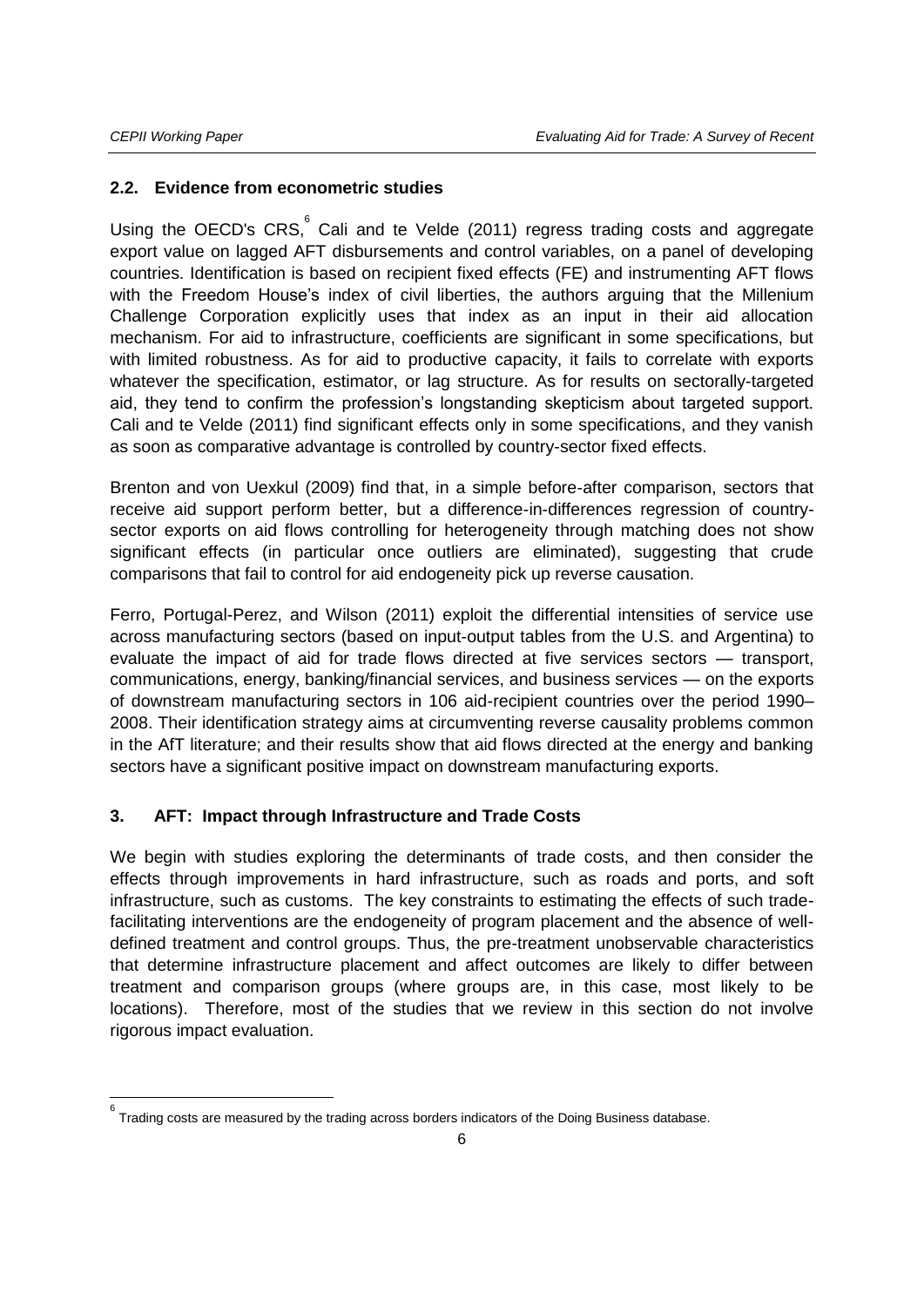#### **3.1. Drivers of trade costs: What the gravity equation tells us**

That international trade costs are very large has long been established.  $^\text{Almost all}$  comparisons of aggregate trade costs are based on some version of the ubiquitous gravity equation. Two recent estimates (Novy (2012) and Arvis et al. (2013)) invert the structural gravity equation to compute bilateral trade costs. In their approach, changes in bilateral trade costs are inferred from changes in the ratio of bilateral trade flows relative to domestic trade (approximated by GDP "purged" of trade and services).

Thus, if one is willing to accept that structural gravity holds on the data (and that income and trade are jointly determined), the inverted gravity approach provides an estimate (rather a calibration) of aggregate trade costs directly obtained from observable data. The resulting ad-valorem estimate of total bilateral trade costs (including the effects of tariffs, language barriers, currency barriers, the equivalent of NTMs, etc..) has two advantages over common proxies. First, it does not rely on a functional form for trade costs; second, it varies over time while typical proxies in the standard gravity approach (e.g. distance) do not vary over time.

From a sample of 13 OECD countries covering 1970 to 2000, Novy (2012) estimates that Canada's and Korea's average trade costs fell respectively from 131% to 101% and from 246% to 146%. He also estimates that trade costs between the US and its NAFTA partners dropped more rapidly during the period of NAFTA implementation, showing the benefits of market integration. Comfortingly, he also shows that his constructed measure of trade costs is correlated with expected determinants (e.g. distance increases trade costs and adjacency reduces them).

Arvis et al. (2013) carry out the same calibration over the period 1995-2010 for a large sample of 178 countries to show that relative trade costs have fallen less rapidly in lowincome countries, (especially in SSA) than in developed countries. Their decomposition of between-country trade costs shows that geography (distance, contiguity, etc.) and that policy variables (tariffs, RTAs, entry costs into a new business, logistics and Liner shipping connectivity indexes) all contribute significantly to trade costs along expected lines with the quantitatively most significant contributions coming from distance, and the composite liner and logistics indexes. Their results suggest a broad-based approach to policy reform that takes into account the interconnections among the various sources of trade costs. There are, however, two problems with their analysis. First, the inverted gravity approach provides an estimate of trade costs that is consistent with observed trade volumes but not independent of these volumes. In fact, we know from other research (e.g. Hummels, 1998, and Fink et al., 2002) that bilateral trade costs are highly sensitive to bilateral trade volumes. Therefore, assessing the determinants of trade costs using a specification which does not take into account the influence of trade volumes (suitably instrumented) suffers from a serious omitted variable problem. Second, the strong multi-collinearity across components and the aggregative nature of these proxies is problematic: is it customs, roads, telecoms, or competition among providers that is the major bottleneck?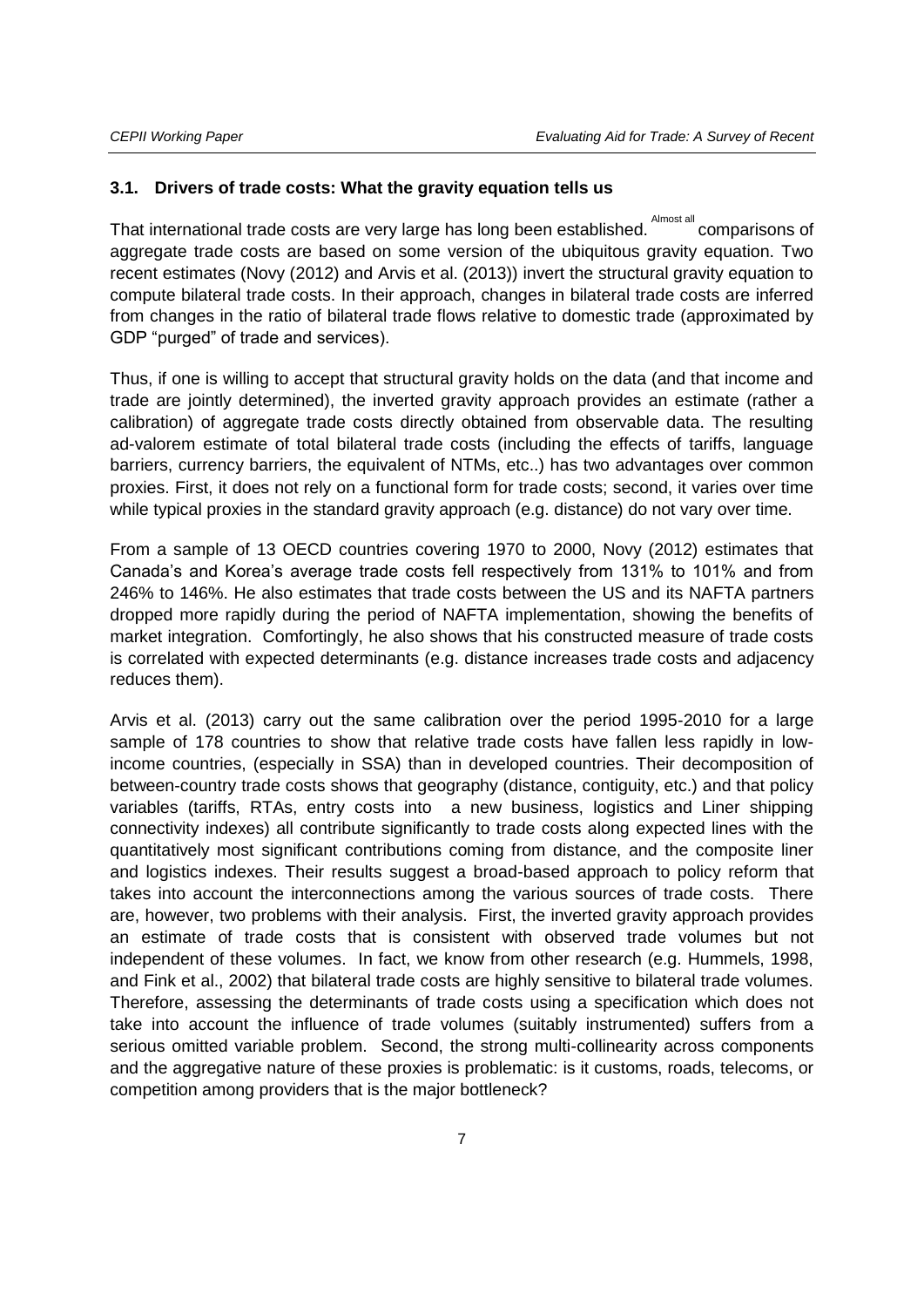A large literature has relied on the gravity model to disentangle some of the components of the trade costs identified in figure 4 in the introduction to this symposium. As reviewed below, these have only examined some of the components of trade costs and have usually been carried out on a cross-section basis as the variables are not available on a time-series basis. This means that they cannot examine how changes in AFT flows affect trade costs. The main contributions are reviewed below drawing a distinction between 'hard' and 'soft' trade costs.

#### **3.2. The 'Hard' Side: Roads and Ports**

Beyond longstanding interest in the question of how transport costs--especially maritime costs that account for 80% of world trade—have evolved (see Moneta, 1959, or more recently Hummels, 1998), attention has turned to the constraints on LDC exports created by poor infrastructure. This emphasis arose from the observation of Africa's poor export .<br>performance in the late 1990s in spite of wide-ranging structural adjustment reforms. For instance, in an early study, Amjadi and Yeats (1995) found that over 40% of the export earnings of some of Africa's landlocked countries were absorbed by freight and insurance payments, with a continent-wide average of 15% (against 5.8% for all developing countries).

As we consider this channel of impact, the first question is whether there is any evidence that aid affects infrastructure? Vijil and Wagner (2012) look for the effect of infrastructure-aid commitments on an index of infrastructure quality composed of roads and telecom densities in a cross-section of 91 countries for which they take average values of all variables over 2002-2007. They control for overall ODA inflows, geography and institutions (proxied by a rule-of-law index), and deal with endogeneity and measurement error by instrumenting aid to infrastructure by the number of privatizations in the infrastructure sector between 2000 and 2007. They find that when all country controls are included, the quality of infrastructure is significantly positively correlated with aid to infrastructure in all 2SLS specifications.

A second question is whether infrastructure affects trade costs. A breakthrough came with the pioneering study of Limão and Venables' (2000), where they introduced shipping company quotes for a 40ft container carrying standard good as a measure of trade costs alternative to cif/fob price comparisons. They approximated 'hard' infrastructure by a composite index of roads, rail and telephone lines which they showed contributed 50 percent of the total variation in container rates across destinations while distance only contributed

<sup>7</sup> Frankel (1997) found that "under-trading" was particularly acute in the case of intra-regional trade. Classic papers by Collier (1995) and Collier and Gunning (1999) attributed Africa's under-trading to the disastrous policies including (inter alia) protectionism, currency overvaluation and export monopolies, adopted roughly between the mid-70s and mid-90s. However, Foroutan and Pritchett (1993), Coe and Hoffmaister (1998), and Rodrik (1998) argued that size, income and other gravity determinants largely explained Africa's low trade volumes.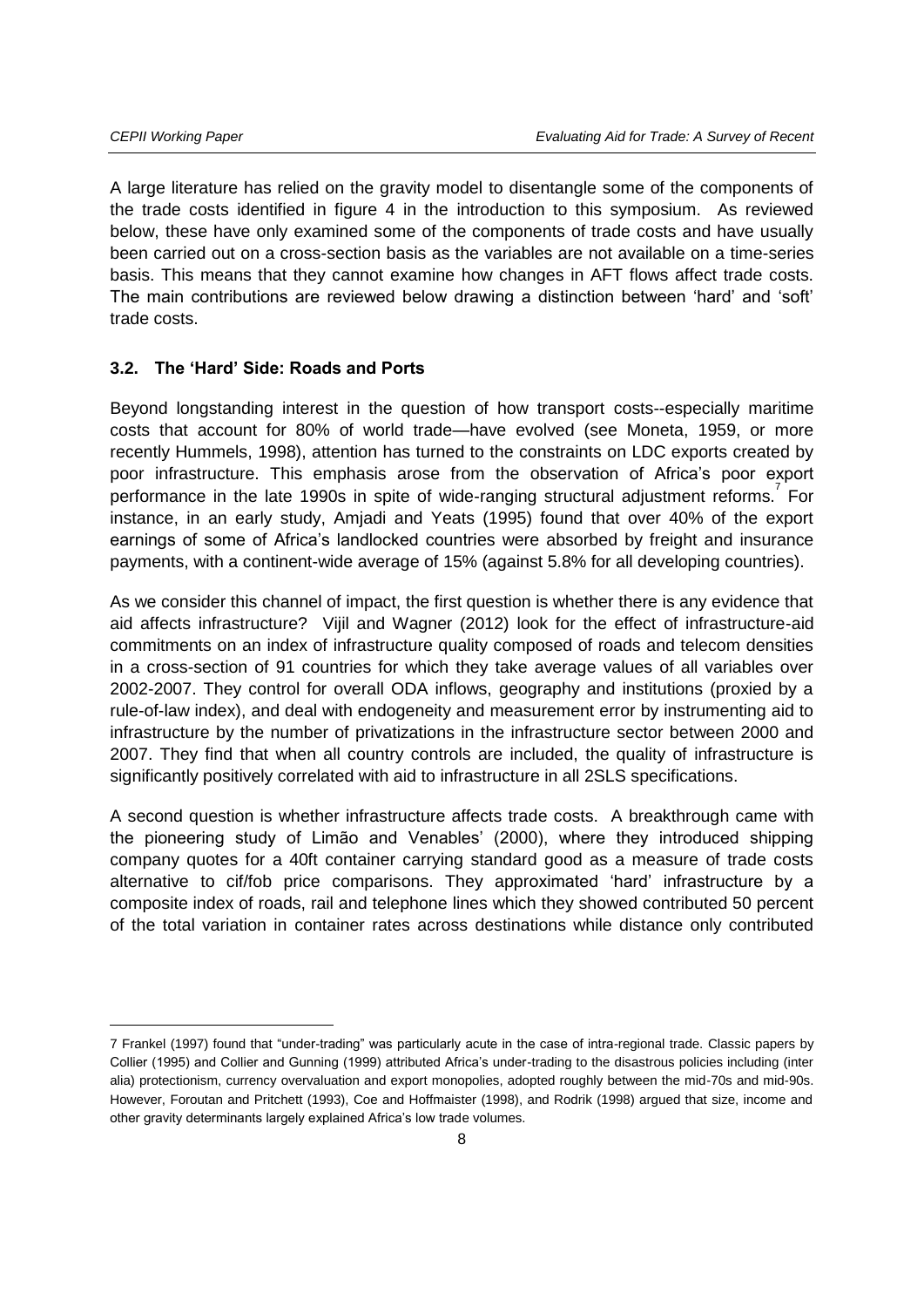10 percent of that variation.<sup>8</sup> They showed that an improvement from the 75th percentile to the median for their infrastructure index would be equivalent to a distance reduction of 3'466km by sea or 419km overland. In addition to confirming the high costs of being landlocked, they detected additional costs to overland distance (1'000 km of overland distance added on average \$1'380 to container freight costs, against only \$190 by sea) for landlocked countries compounded by border delays, uncertainty, higher insurance costs, and charges by transit countries. They showed that an improvement from the 75th percentile to the median for their infrastructure index would be equivalent to a distance reduction of 3'466km by sea or 419km overland. Finally, they also showed that this estimated transport cost estimate performed very well in a standard gravity equation, estimating that a 10% reduction in trade costs increased trade by 30%. Their key finding was that 'hard' infrastructure accounted for nearly half of the transport cost penalty borne by intra-SSA trade. This poor infrastructure over-explained the under-performance of the continent's trade. 9

The policy implications of this body of work were clear: It provided intellectual support to a return of the "big-push" view, according to which donors should build roads and ports in order to unlock Africa's trade and, by implication, its growth. Indeed, Buys, Deichmann and Wheeler (2010) explored the returns on a pan-African program of road infrastructure development on inter-city corridors. Combining gravity coefficients to estimate the program's trade impact with World Bank data on road improvement costs (\$127'000/km for the median project) they found that the payback horizon would be barely over one year, with \$254 billion of additional trade generated over the project's lifetime at a cost of about \$32 billion. A similar exercise performed by Shepherd and Wilson (2006) for the ECA (Europe and Central Asia) region reached similar conclusions: A complete upgrading of the road infrastructure in Hungary, Romania and Albania (at about \$227'000/km) would generate an "on-impact" (annual) trade increase of over \$35 billion for a one-time cost of \$3 billion.

The extremely high rates of return on road investments identified in the trade literature were substantially above, but broadly consistent with, high rate-of-return estimates found in the macro growth literature—typically over 200%—which put road investments on top of other types of infrastructure investments such as telecommunications or energy (see Estache  $2007$ ).

 $^8$  As noted by Limaõ and Venables who were the first to introduce a composite index of infrastructure, taking a linear combination of these components assumes that these inputs are perfect substitutes. Bundled up with capital and labor in a Cobb-Douglas function gives a cost function for transport costs. 9

Coulibaly and Fontagné (2006) confirmed Limão and Venables' results on aggregate and disaggregated trade flows in West Africa, predicting that if all roads were paved in the region, trade would almost treble. 10

These too-good-to-be-true rates of return were reminiscent of the "Aschauer debate" on infrastructure and growth (see Estache and Fay 2007 and references therein for an overview). An internal evaluation of World Bank infrastructure projects over 1999-2003 produced an economic rate of return of 43%, by all means a respectable rate but nowhere near the miracles suggested by the literature (see Estache 2007). However, the ranking of rates of return also put road investments on top, suggesting the same lending priorities.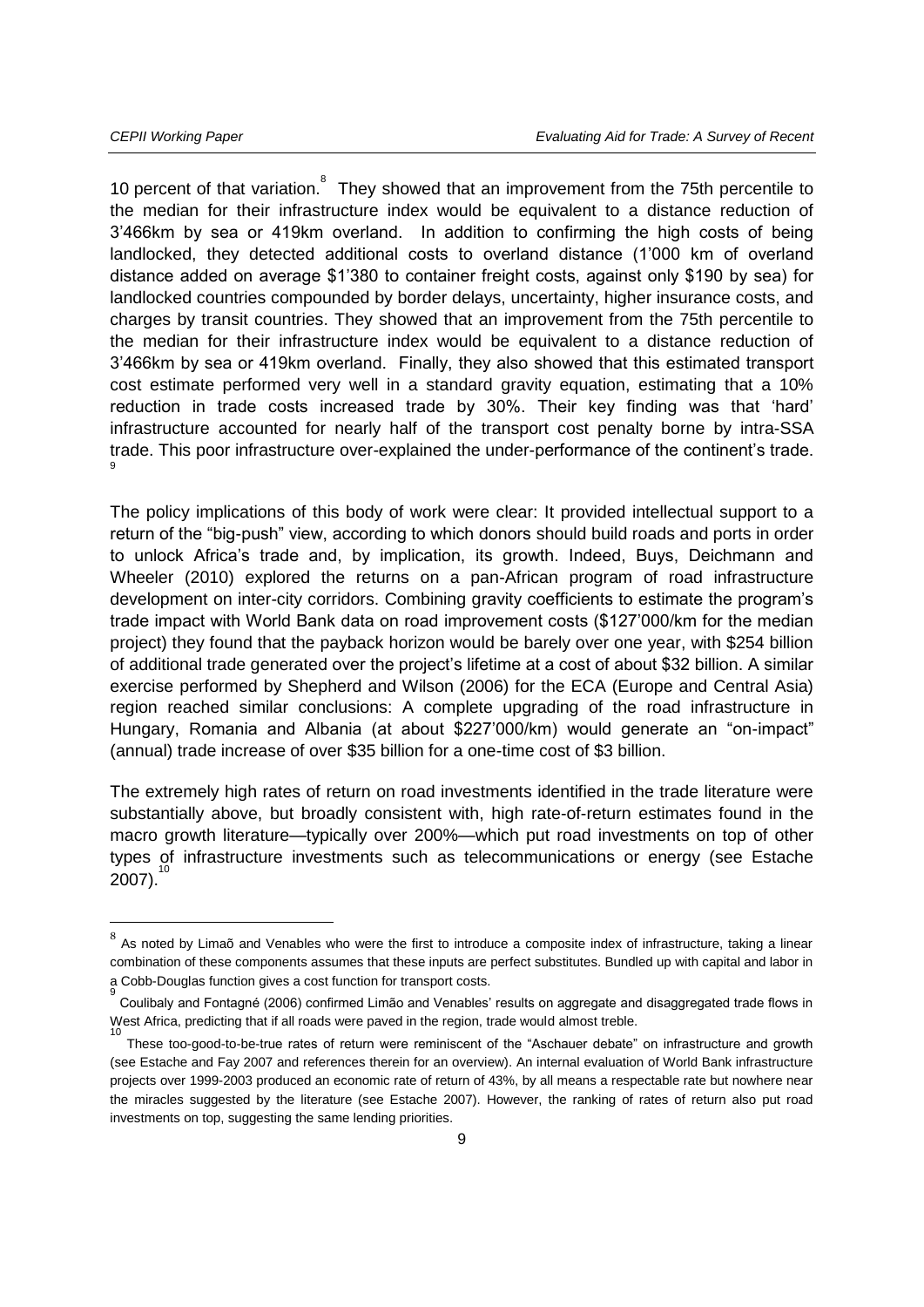Thus, after almost two decades of multilateral donor emphasis on structural adjustment and policy reform, by the mid-2000s empirical research was suggesting that the pendulum should swing back toward (infrastructure) capital accumulation.

#### **3.3. The 'Soft' Side: Customs and Regulation**

For interventions such as customs reform, it may be possible in principle to generate a control group by introducing elements of targeting through progressive phase-in during a pilot phase, staggered for example across different border posts, or through selective implementation covering only some customs offices or officials, or by giving privileged access only to some firms or to some types of traded goods. For instance, a "green channel" in customs, which is a speedy clearance for trusted operators, can be restricted and randomly allocated in an early phase, using non-eligible operators as controls. However, in practice, there are few examples of such programs.

Cantens, Raballand, Bilangna, and Djeuwo (2011) describe a recent pilot for customs reform in Cameroon that involved the introduction of contracts with performance indicators for frontline customs inspectors in two of the country's customs bureaus (henceforth referred to as treated bureaus). The performance indicators covered both trade facilitation and the fight against fraud and bad practices. This project is an interesting example of a trade intervention that in principle is non-targeted, but where targeting could have been introduced by focusing on a sub-set of frontline customs inspectors. But it was not. Therefore, evaluation of the customs performance contracts project was conducted as a comparison of inspectors' behavior before and after the project was implemented, without a defined control group, although the impact on clearance times was assessed using the bulk-cargo import bureau as a counterfactual. The estimated effects of the pilot performance contracts were positive surprisingly soon after the pilot was launched in mid-2009. Duties and taxes assessed increased despite a fall in the number of imported containers (likely linked to the financial crisis), and the tax yield of the declarations also rose. The performance contracts also affected clearance times, as the share of declarations treated within 24 hours increased more in the treated bureaus than in the counterfactual bureau, and the variance of clearance times decreased dramatically. The impact on disputed claims was equally interesting, with inspectors abandoning low-level disputed claims to focus on major ones, and the ratio of taxes adjusted to taxes assessed increased. Finally, the contracts also had a major impact in reducing costly practices. For instance, the number of litigious re-routings from the yellow channel (documents control) to the red channel (physical inspection) declined tremendously.

#### **3.4. The Neglected Soft Power of Competition**

While evidence accumulated on the strong effect of infrastructure on trade costs, whether the right policy response was a "big push" in infrastructure investment was questioned by Teravalinthorn and Raballand (2008). This preoccupation reflects a new awareness of the importance of the 'logistics markets' (see figure 4 in the introduction to this symposium issue)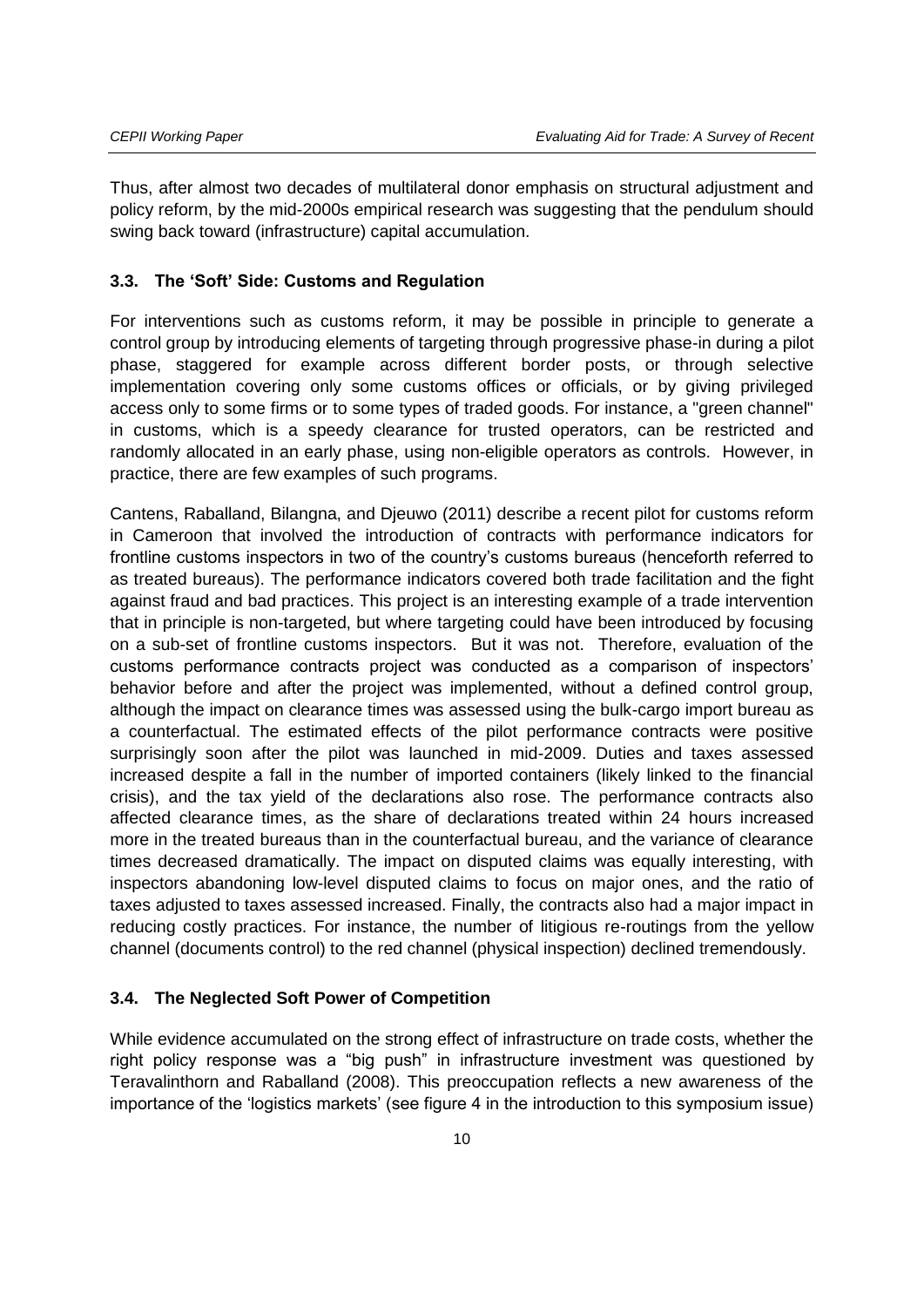$\overline{\phantom{a}}$ 

inspired by Chile's deregulation of its shipping industry, which until 1979 had been regulated by a cargo reservation system dating back from the 1950s.

Since maritime transport still accounts for 80% of world transport, it is important to explore how generalizable the Chilean experience is. Fink et al. (2002) and Clark et al (2004) explored the impact of efficiency on shipping costs to the US. Relying on efficiency estimates of ports drawn from interviews, Fink et al. regressed freight-rate data for U.S. seaborne imports on the existence of maritime cartels (so-called "shipping conferences") as well as various restrictive regulations applying to shipping (cargo reservation schemes) and port operations. Their cross-section estimates suggest that cartels pushed up freight rates by about a third but the evidence on policy restrictions was inconclusive.

Drawing on reliable US data on bilateral import charges at the HS-6 level over the period 1991-2003, Blonigen and Wilson (2008) regressed for each product import charges on all relevant characteristics except changes in product composition. After controlling for all other factors affecting charges, their port fixed effects provided an efficiency ranking of US and foreign ports. Overall, they estimated that a 10 percent increase in port efficiency increased trade between a country-pair by 3.2 percent, or alternatively a change in port efficiency from the 75% percentile to the 25% percentile led to a 5 percent increase in trade.

Further progress came from studies digging deeper into cartel behavior, long known to be prevalent among "shipping conferences". Inspired by the observation that Caribbean and Central American countries trade far less than would be predicted by the gravity model (Guatemala's exports of manufactures to Caribbean partners are far less than 1%, yet they are close and have easy access to each other by sea), Wilmeister and Hoffman (2008) analyze freight rates charged by one major liner shipping company on 189 routes in the region. Their estimates show that distance is trumped by the number of liner shipping companies providing services between pairs of countries, a result that would likely also carry over to Sub-Saharan Africa where transshipments are frequent.<sup>11</sup>

Again focusing on US ports and maritime traffic to Latin America, Hummels, Luggovsky and Skiba (2009) estimate the market power of shipping companies by using the cross-product variation of tariffs to identify unobserved market power.<sup>12</sup> They estimate that eliminating market power in shipping would boost trade volumes by 5.9% for the US and 15.2% for Latin America. Furthermore, high tariffs on trade give market power to shippers: a 1% increase in tariffs leads to a 1-2% increase in shipping prices per kilo.

<sup>11</sup> Their model of liner shipping freight rates controls for transshipment vs. direct services; the number of competing carriers; UNCTAD's liner shipping connectivity index; transit time; port infrastructure endowment in the importing and exporting countries. The model accounts for three fifth of the variance of liner shipping freight rates across the Caribbean. 12

When tariffs are high, the share of freight costs in consumer prices is lower, and so is the price elasticity of demand perceived by the shipping lines, which will, if they have market power, induce them to raise freight rates. Thus, the comovement of tariffs and freight rates identifies market power.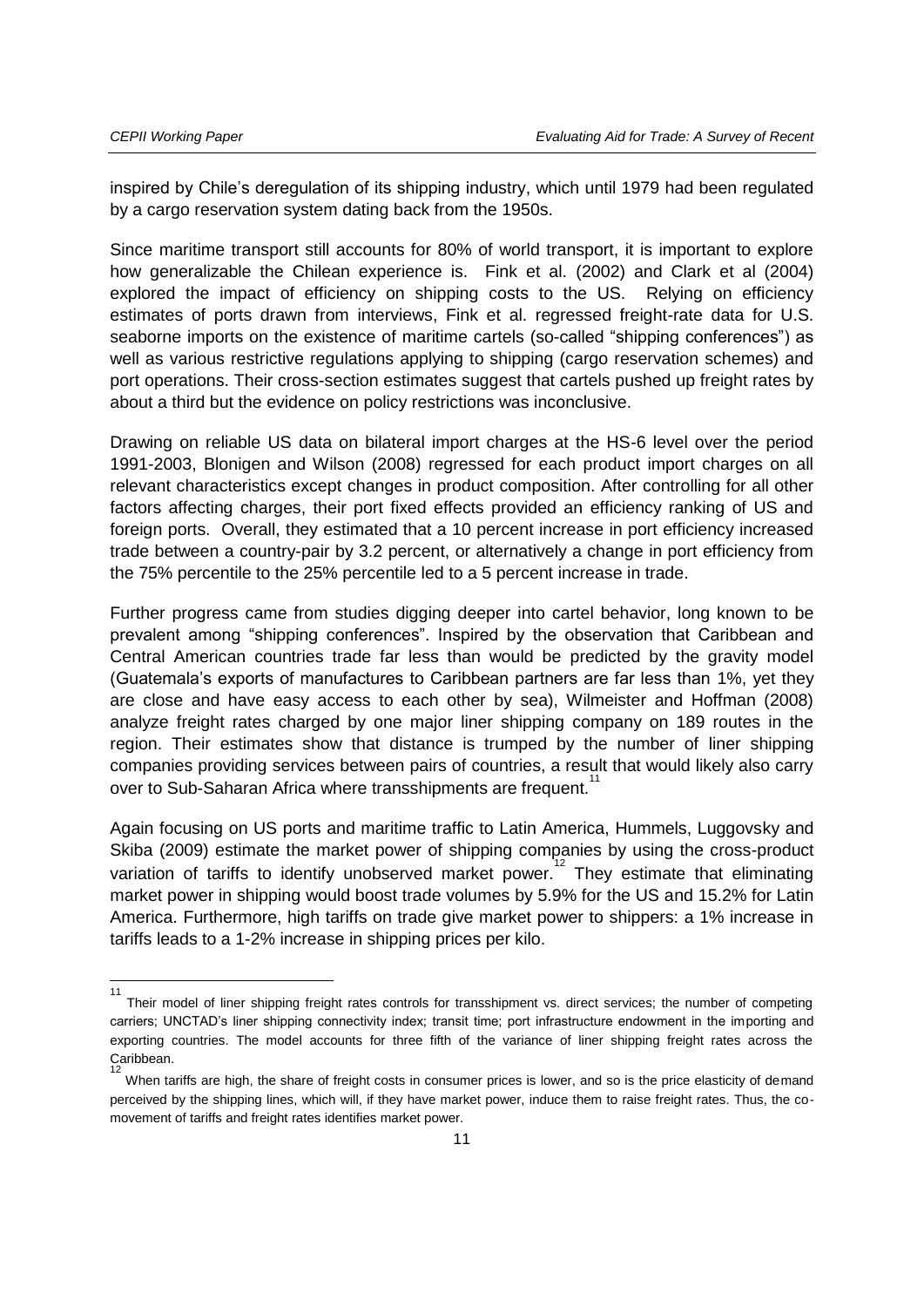Turning to road transport, Teravaninthorn and Raballand (2008) showed that trucking deregulation in Rwanda after the civil war had effects similar to those of shipping deregulation in Chile: nominal rates dropped by 30% and the domestic trucking fleet expanded instead of shrinking. By contrast, countries like Malawi where domestic truckers were protected by restrictive entry regulations, ended up essentially penalizing farmers—a common policy outcome in Africa. They also highlighted the deleterious effects of cartels and regulations through "freight bureaus" on Central African corridors where freight rates per ton/km were about 80% more and truck-utilization rates 40% less than on East African corridors.<sup>13</sup> Throughout West Africa, they found that bilateral agreements, queuing systems and quotas stifled competition. Even on the most competitive trucking corridors of East Africa, anticompetitive regulations abounded, with e.g. Kenya prohibiting international transit trucks on the Mombasa-Kigali corridor from taking domestic freight on the return trip, forcing them to cover 1'700km empty.<sup>11</sup>

In fact, a new cross-country database on services policy reveals a perverse pattern: many landlocked countries restrict trade in the very services that connect them with the rest of the world (Borchert, et al. 2012). In particular, air-transport policies are significantly more restrictive on average in landlocked countries than elsewhere. The phenomenon is most starkly visible in Sub-Saharan Africa and is associated with lower levels of political accountability. This paper finds evidence that these policies lead to more concentrated market structures and more limited access to services than these countries would otherwise have, even after taking into account the influence of geography and incomes, and the possibility that policy is endogenous. In the aviation sectors, moving from an intermediate level of restrictiveness to an open regime could lead to a 25 percent increase in flight connections per airline.

For donors, the implications of this work were starkly different from those of previous pieces of empirical research on infrastructure. Rather than build more roads, ports and airports, they should pursue policy dialogue with recipient governments to improve regulatory frameworks and ensure competition in service provision. The burden of action is not just on aid-recipient countries, but on the donors themselves, because they too maintain restrictive arrangements in areas like air transport and condone (through exemptions from competition law) anti-competitive practices by private providers in areas like maritime transport.

 $\frac{1}{13}$ Interestingly, when regressing transport prices on road condition, they found negative and significant effects in East Africa, but insignificant or positive effects in West and Central Africa (Table 4.3 p. 42), suggesting pricing formulas based on anticompetitive arrangements rather than marginal costs in those regions. 14

They collected data on costs (Vehicle Operating Costs (VOCs), transport costs incurred by transport providers) and prices paid by end users from a sample of trucking companies operating across the continent. They then simulated the effects of a reduction in: (i) fuel price; (ii) informal payments; (iii) reduction in border crossing time; (iv) rehabilitation of corridors. Their simulations showed that for West Africa (and to a lesser extent Central Africa), a reduction in fuel prices and a rehabilitation of roads would have no effect on prices paid by end users because of barriers to entry. By contrast in Eastern Africa, the same policies would reduce prices paid by end users.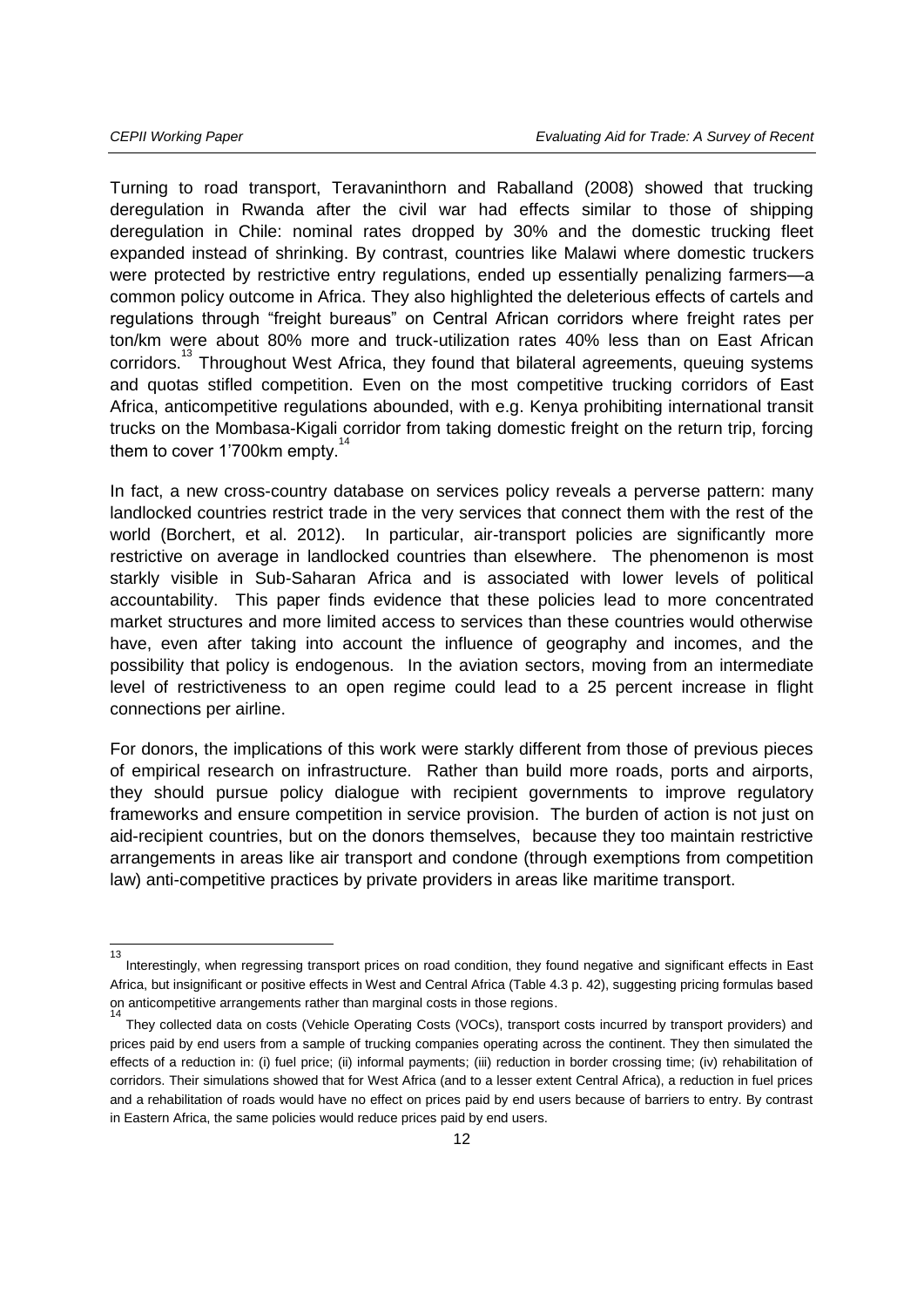#### **4. AFT: Impact through Direct Support to Exporters**

Direct support to exporters includes "clinical" trade competitiveness programs such as export promotion schemes through matching grants for supporting export business plans, through export-credit guarantees, or through firm-level technical assistance for technology upgrading, for acquisition of international quality certifications or to meet other product standards. The key feature of these interventions is that the programs are assigned exclusively to certain units, often firms. Because these interventions operate at the level of the firm, non-assisted firms can in principle serve as the control group and more rigorous evaluation is feasible.

#### **4.1. Approaches to Evaluation and Data Needs**

Targeted programs of assistance could, in principle, be amenable to Randomized Control Trial (RCT) design provided that the decision to randomize assignment was taken ex ante. Since in practice, only a minority of policies fit into this category, the alternative is to rely on Quasi-Experimental (QE) methods (e.g. matching, difference-in-differences, instrumental variables, or regression discontinuity design). In that case, ideal data for QE methods will typically include

- o *Trade data* at the transaction level from customs, which is available from ASYCUDA raw files. The data can be easily anonymized by deleting firm names and keeping only TINs (tax identification numbers) and will provide information on firm-level outcomes;
- o *Program data* including enrolment status, dropouts, and rejects;
- o *Firm characteristics data* from an industrial survey (typically balance-sheet information including employment, turnover, age, as well as ownership, number of establishments, etc.); with the survey's key for the classification of firms being compatible with that of customs data for reconciliation, precluding the use of "dummy" firm identifiers.

Clearly, these data requirements are heavy and raise confidentiality issues; whether the data will actually be made available to the evaluation team by government authorities depends on interest (buy-in) for the IE's results, donor involvement, and quality of the dialogue.

#### **4.2. The Cost of Implementation**

 $\overline{\phantom{a}}$ 

In practice, efforts to generalize the use of IE in trade interventions face two types of constraints: incentives and resources.

<sup>15</sup> The World Bank has recently launched the « Exporter Dynamics » project which aims at collecting precisely this type of data (at least the customs data) from Customs administrations around the world. However, sharing the data with researchers has proved a difficult and laborious process because of the confidentiality issues involved.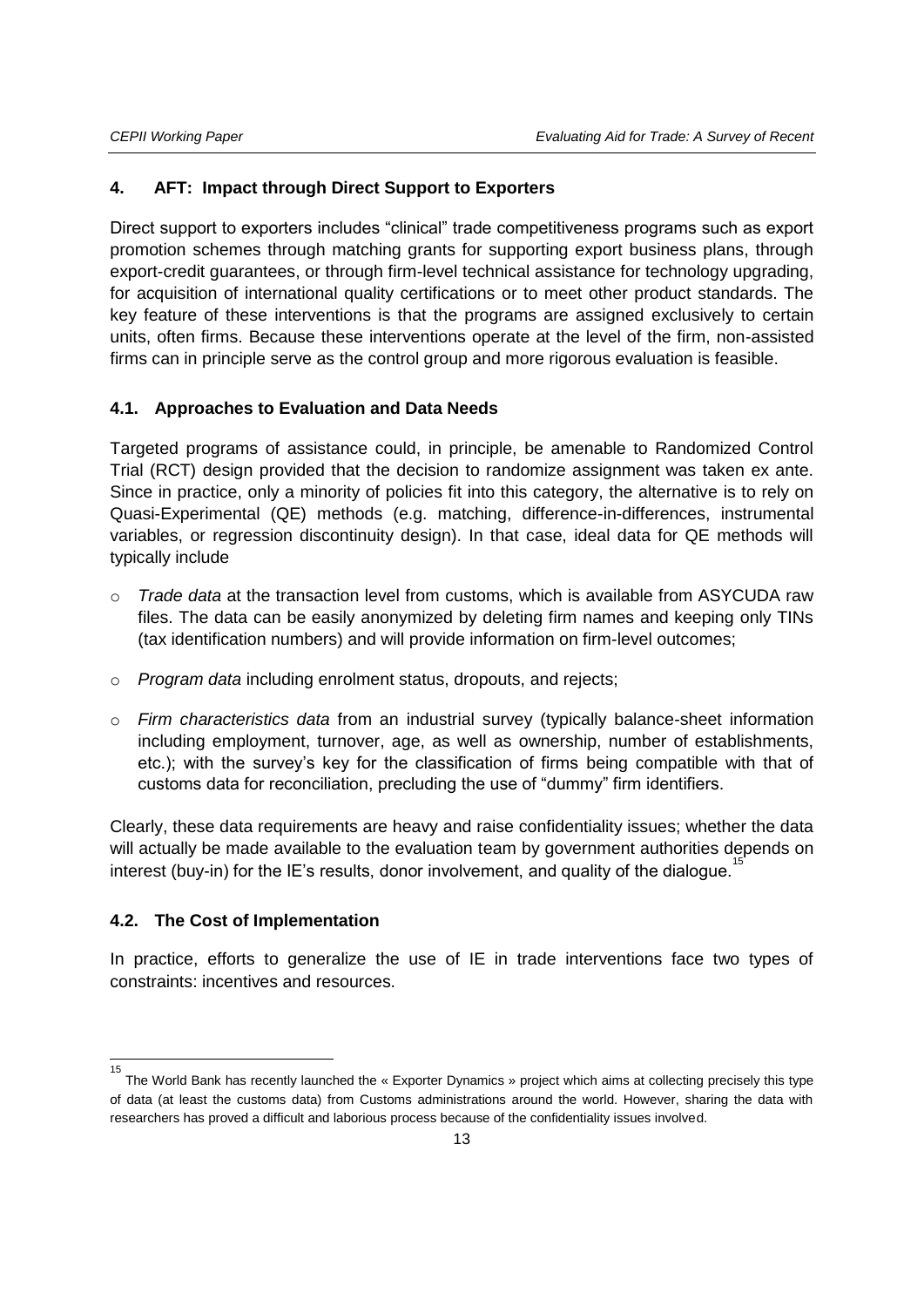In terms of incentives, an IE risks slowing down project roll-out and diverting managerial attention for results that are unlikely to be available within a manager's tenure horizon; and if they did, they might do more harm than good. Moreover, in order to be incentive-compatible, IE should be used only to generate new knowledge and should be fully decoupled from the evaluation of project managers. However, it is not clear that an organization could make such a claim credible, as it would obviously suffer from a time-inconsistency problem.

As for funding, the basic issue is that IEs have tended to be on the expensive side, although there may be scope to reduce costs. Gertler et al. (2011) show that, for a sample of World Bank-supported programs for which IE and program cost data was available, IE costs represented on average between 4% and 5% of total program costs, ranging between 0.2% and 13.3%. This is because project costs in the sample ranged between \$11 million (Rwanda) and \$86 million (Colombia). Trade-related projects rarely attain such levels. If we take DIME's estimate of a minimum of \$300'000 for a feasible IE, a ratio of 5% would require a project of \$6 million. By the standards of World Bank projects in social development, poverty, or health, this is a small project. By the standards of trade-related assistance, it is very large.

These rough calculations provide one reason for the slow spread of IE in trade-related assistance and suggest that IE templates must be adapted to the area of trade assistance in order to make IE an acceptable proposition for donors. Clearly, quasi-experimental methods using statistical data instead of original household surveys are the way to go. We now turn to a few examples of recent IEs in that spirit and how they have contributed to our understanding of the effectiveness of trade interventions.

#### **4.3. Early results: Does export promotion make a difference?**

So far, there have been very few impact evaluations of trade-related interventions, and only a thin, "early" literature can be reported on. However, the performance of export-promotion agencies, which is one of the few areas of "clinical-type" interventions that have been extensively studied, provides a good testing ground to evaluate the contribution that IE can bring to policy debates and dialogue with developing countries.

A new strand of literature, surveyed in Volpe (2011), has turned to "clinical" (firm-level) evaluation of Export Promotion Agencies (EPAs). Using "difference-in-difference" (DID) estimation at the firm level, Alvarez and Crespi (2000) found that Chile's EPA, PROCHILE, had an impact on the beneficiaries' number of destinations, although not on their number of export products. Since then, a number of firm-level studies have shown that export promotion seems to be more successful at affecting the performance of established exporters than at encouraging non-exporting firms to start exporting (Bernard and Jensen, 2004; Görg, Henry and Strobl, 2008; Girma, Gong, Görg and Yu, 2009), as exporters differ from non-exporters in terms of productivity and other characteristics (see, e.g. Bernard, Jensen, Redding and Schott, 2007), which export promotion may not be able to offset. The impact seems stronger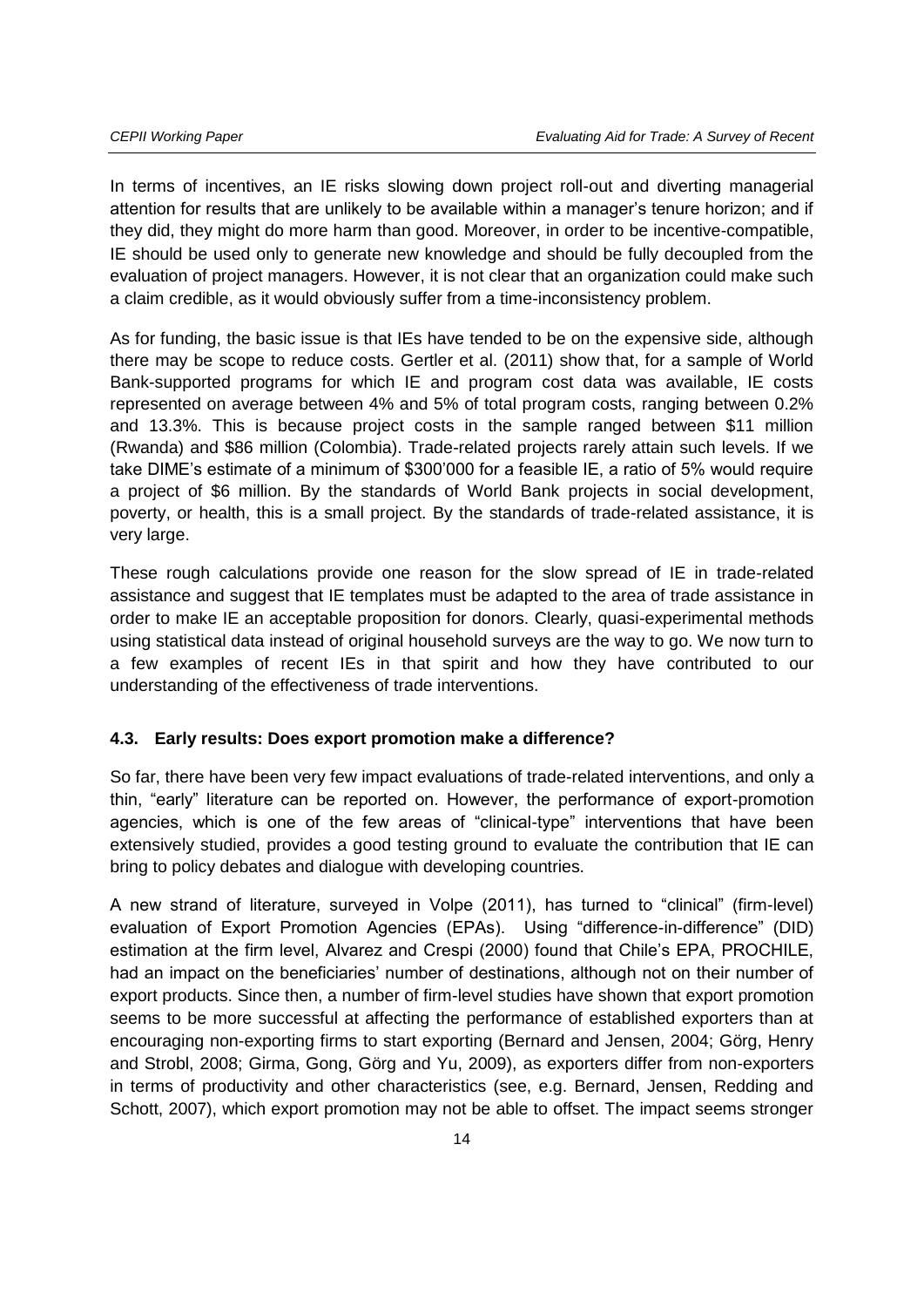along the extensive margin than along the intensive one (Alvarez and Crespi, 2000, Volpe and Carballo, 2008,).

Cadot et al. (2012) evaluated the effects of the FAMEX export promotion program in Tunisia on the performance of beneficiary firms. While much of the literature assesses only the shortterm impact of such programs, their paper also considers the longer-term impact. Propensityscore matching, DID and weighted least squares estimates suggest that beneficiaries initially see faster export growth and greater diversification across destination markets and products. However, three years after the intervention, the growth rates and the export levels of beneficiaries are not significantly different from those of non-beneficiary firms. Exports of beneficiaries do remain more diversified, but the diversification does not translate into lower volatility of exports. The authors also did not find evidence that the program produced spillover benefits for non-beneficiary firms. However, the results on the longer-term impact of export promotion must be interpreted cautiously because the later years of the sample period saw a collapse in world trade, which may not have affected all firms equally.

Did this literature produce any insight that the cross-country literature did not? On one hand, it did not *overturn* the qualitative result of Lederman, Olarreaga and Payton (2010) that EPAs do make a difference. On the other hand, the result is qualified; for instance, estimated effects tend to be substantially smaller at the firm level (Cadot et al. (2012) find only six dollars of additional exports for one dollar of export promotion). Second, the level of detail in the decomposition of EPA activities tends to be higher in the clinical studies than in surveybased cross-country studies, allowing for closer examination of which "treatment arms" seem to be most effective; finally, the decomposition of impacts along various margins of firm performance (extensive or intensive) is necessarily richer at the firm level. However, clinical studies have little external validity; for instance, the success of PROCHILE in fostering diversification and innovation may have to do with many features of the Chilean business and Government environment that could not be transplanted easily.

In sum, as Rodrik (2008) put it, there is an inescapable trade-off between "internal validity" (the ability to identify impact effects net of confounding influences), which improves as one goes from cross-country studies to impact evaluations, and "external validity" (the ability to draw general policy propositions from evaluation results), which may well worsen.

#### **5. Concluding remarks**

The literature we surveyed based on traditional econometric analysis has theoretic foundations but the wide spectrum of results reveals the difficulty of drawing robust policy conclusions because of confounding influences. Impact evaluation (IE) techniques provide "internal validity" as confounding influences can be controlled better. How promising, then, is the use of IE to trade interventions?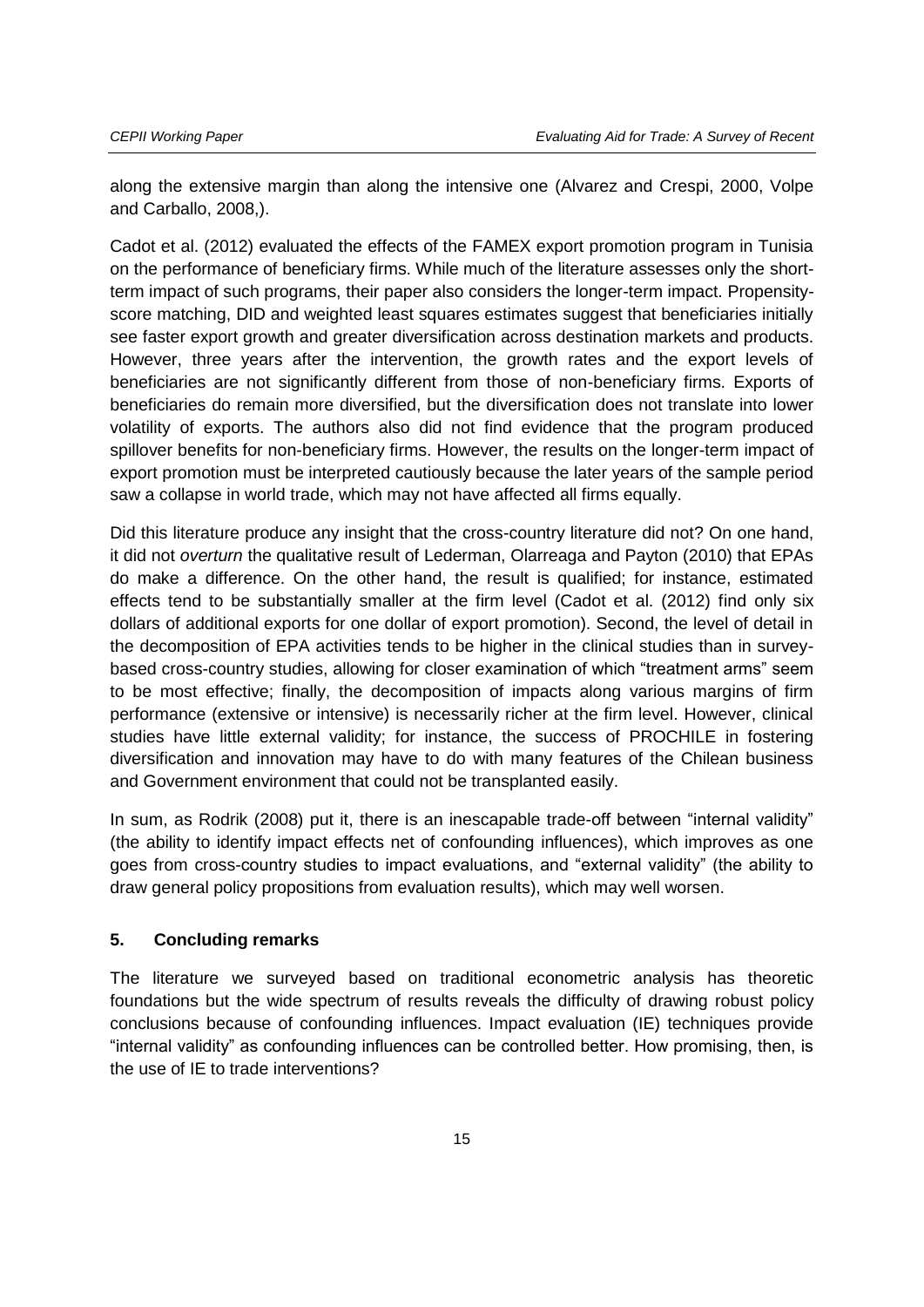First, although IE is "a-theoretic", most of the practical IE literature pays at least lip service to the need for evaluation to be backed by some sort of "theory of change" (see e.g. Gertler et al. 2011).

Take "hard" infrastructure which often plays a twin role. Apart from its direct effect on trade costs, it also provides an opportunity to start or maintain dialogue with recipient governments on policy reforms, e.g. in terms of regulation of related services (trucking, maritime transport etc.) or even on broader agendas (introduction of competition). How much donors actually use this leverage effect of infrastructure investments varies, depending on the depth of their dialogue, their own economic sophistication, and their willingness to look critically at their own competition-inhibiting policies. But in this "soft" area as well, the theory of change is there, as the IO-and-trade literature has long established the inter-relationship between trade performance and regulatory/competition policy (the so-called "behind-the-border" agenda).

Second, in order to generalize the use of IE in trade-related interventions, what is needed is to make it practically feasible in terms of design (project and evaluation), incentives, and resources. In terms of design, the message of our brief overview of methods is that there is substantial scope for adapting methods to the particular context of trade interventions, especially with quasi-experimental approaches. In terms of incentives, we argued that if the decision to launch an IE and budget for it out of project resources is left to project managers, there is an agency problem. Part of the problem is the potential for IE to bring bad news. Thus, IE results should be decoupled from individual performance evaluation, but promises to keep a firewall between the two are unlikely to be time-consistent. One solution might be to set up an independent IE center for AFT projects as suggested by Hoekman Wilson (2010). However, ultimately government buy-in would be a crucial ingredient, and it would be unlikely with a complete separation of IE from project management. There is clearly a need for further thinking on this issue.

Finally, and perhaps most importantly, adopting IE as routine practice in AFT projects requires the "evaluation community" to work on reducing IE costs. Although experienced IE practitioners like to warn newcomers against "doing IE on a shoestring", the currently very high cost of IEs acts as a powerful deterrent. In trade policy, there should be scope for better use of existing statistics and, crucially, for more dialogue with governments to ensure the availability of firm-level statistics. That is where the issues of cost and buy-in converge: Governments will be more willing to relinquish semi-confidential data to researchers if they understand the value of the results generated.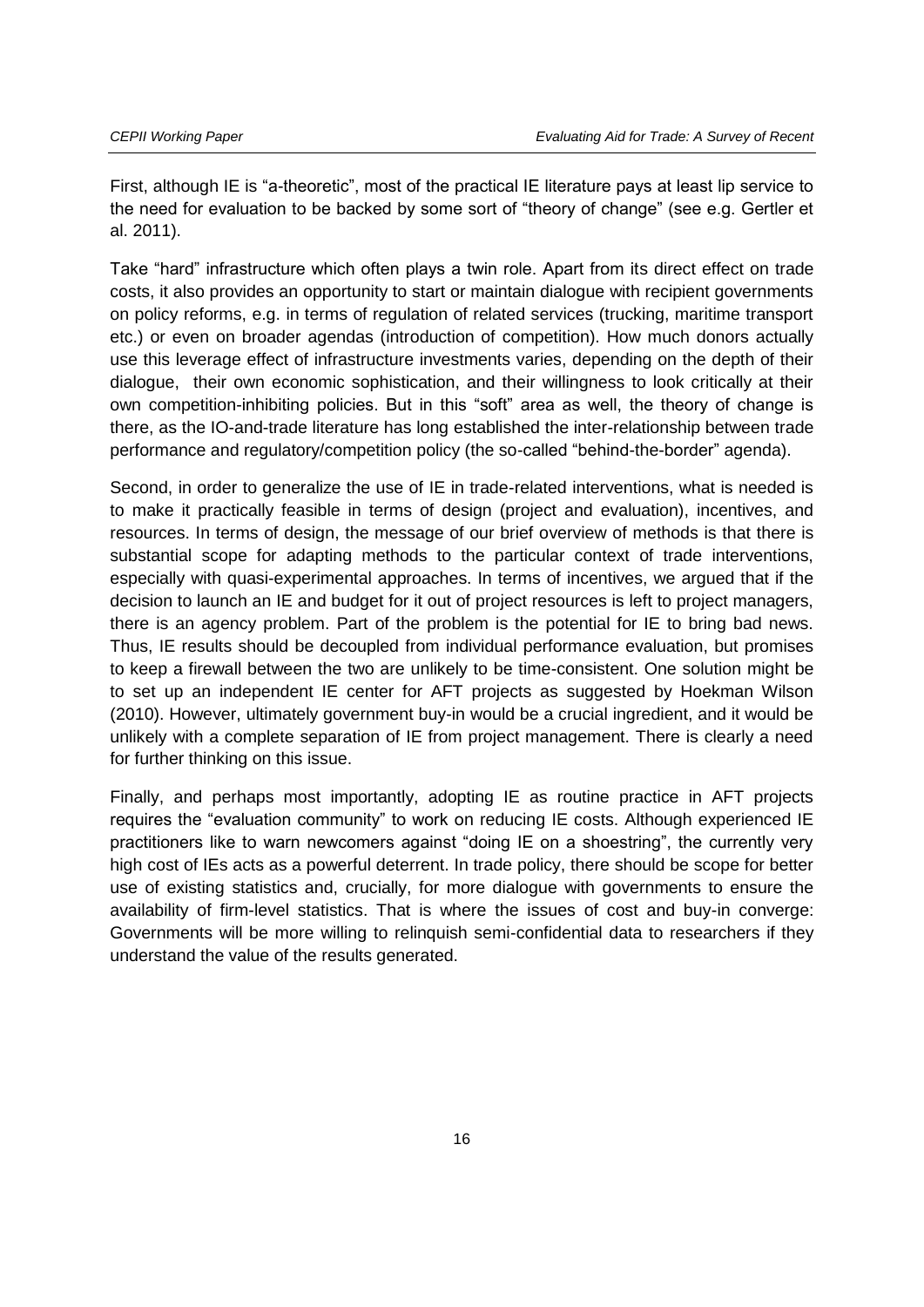#### **References**

Alvarez, R., and G. Crespi (2000). 'Exporter Performance and promotion Instruments: Chilean Emprical Evidence', *Estudios de Economia* 27, 2, 225-24.

Amjadi, A. and A. Yeats (1995), 'Have Transport Costs Contributed to the Relative Decline of Sub-Saharan African Exports?', Policy Research Working Paper Series 1559, World Bank, Washington, DC.

Bernard, A. and B. Jensen (2004), 'Why Some Firms Export', *Review of Economics and Statistics* 86, 2, 561-569.

Bernard, A., S. Redding and P. Schott (2007). 'Firms in International Trade', *Journal of Economic Perspectives* 21, 3,105-130.

Bloningen, B. and W. Wilson (2008) 'Port Efficiency and Trade Flows', *Review of International Economics*, 16, 1, 12-36.

Borchert, I., B. Gootiiz, A. Grover and A. Mattoo (2012), 'Landlocked or Policy Locked? How Services Trade Protection Deepens Economic Isolation' World Bank Policy Research Working Paper 5942.

Brenton, P. and E. von Uexkull (2009). 'Product-Specific Technical Assistance for Exports— Has it Been Effective?', *Journal of International Trade and Economic Development* 18, 2, 235-254.

Buys, P., U. Deichmann and D. Wheeler (2010), 'Road Network Upgrading and Overland Trade Expansion in Sub-Saharan Africa-super- †'*, Journal of African Economies*, Centre for the Study of African Economies (CSAE), 19, 3, 399-432.

Cali, M. and D. te Velde (2011), 'Does Aid for Trade Really Improve Trade Performance?', *World Development*, 39, 5, 725-40.

Cadot, O., A. Fernandes, J. Gourdon, and A. Mattoo (2012), 'Are the Benefits of Export Support Durable? Evidence from Tunisia', World Bank Policy Research Working Paper No. 6295.

Cantens, T., G. Raballand, S. Bilangna and M. Djeuwo (2011), 'Reforming Customs by Measuring Performance: A Cameroon Case Study', in O. Cadot, A. Fernandes, J. Gourdon and A. Mattoo, eds., *Where to spend the next million: Applying impact evaluation to trade*; London/Washington, DC: CEPR/The World Bank, pp. 183-206.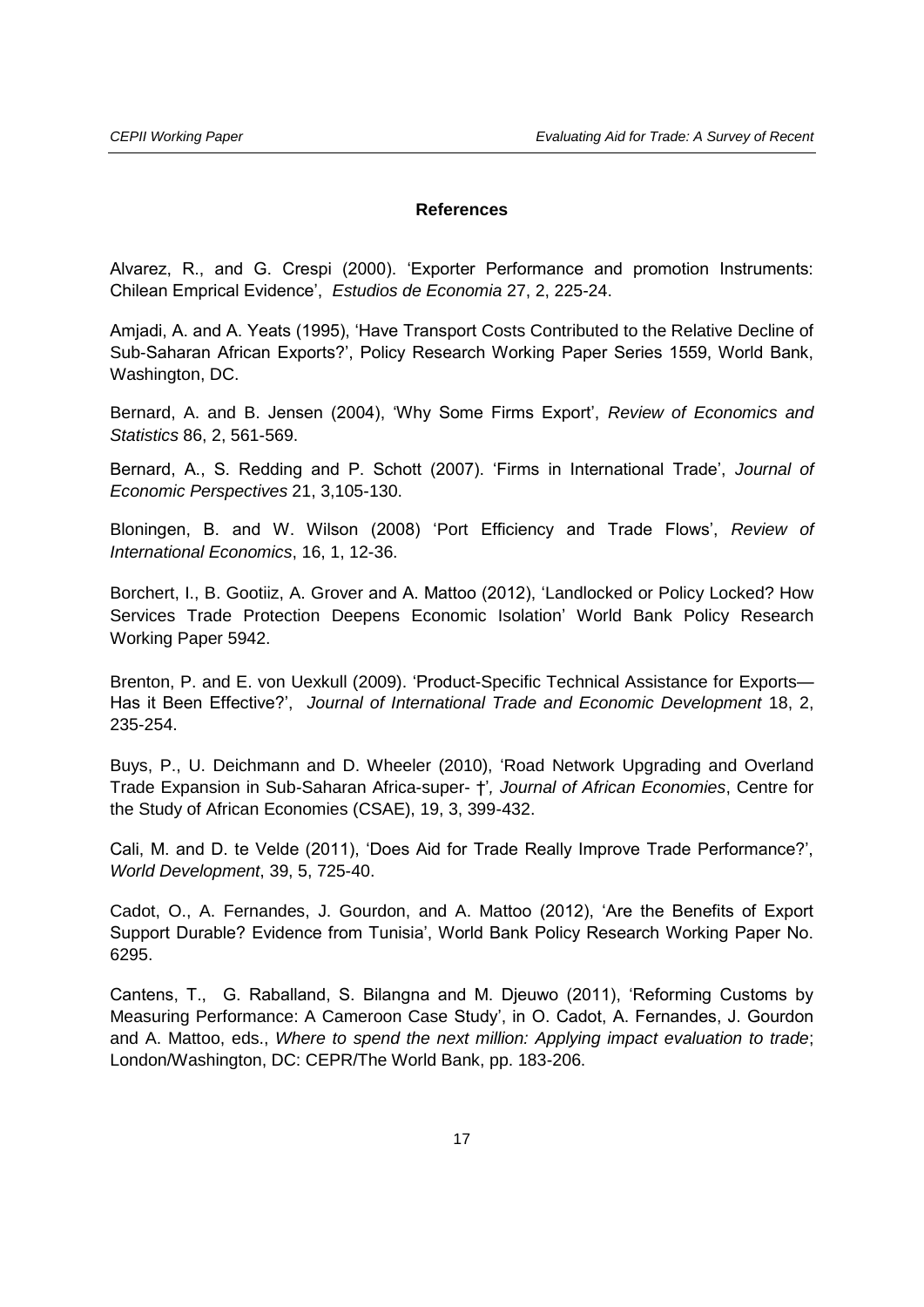Clark, X., D. Dollar, and A. Micco (2004), 'Port efficiency, maritime transport costs, and bilateral trade', *Journal of Development Economics*, 75, 2, 417-450.

Coe, D.T. and A.W. Hoffmaister (1998), 'North-South Trade: Is Africa Unusual?', Working Paper of the International Monetary Fund, Washington, D.C.

Collier, P. and J.W. Gunning (1999), 'Explaining African Economic Performance', *Journal of Economic Literature*, 37, 1, 64-111.

Collier, P. (1995), 'The Marginalization of Africa', *International Labour Review* 134, 4-5,541- 57.

Coulibaly, S. and L. Fontagné (2006), 'South-South Trade: Geography Matters', *Journal of African Economies*, 15, 2, 313-341.

Estache, A. (2007), 'Infrastructure and Development: A survey of Recent and Upcoming Issues', ULB Institutional Repository 2013/44060, Brussels: Université Libre de Bruxelles.

Estache, A. and M. Fay (2007), 'Current debates on infrastructure policy', Policy Research Working Paper 4410; Washington, DC: The World Bank.

Ferro, E., A. Portugal-Perez, and J. Wilson (2012), 'Aid to the Services Sector: Does it Affect Manufacturing Exports?', Policy Research Working Paper Series 5728, World Bank, Washington, DC.

Fink, C., A. Mattoo and C. I. Neagu (2002), 'Trade in International Maritime Services: How Much Does Policy Matter?', *World Bank Economic Review*, 16, 1, 81–108.

Foroutan, F. and L. Pritchett (1993), 'Intra-Sub-Saharan African Trade: Is It Too Little?', *Journal of African Economies* 2,1,74-105.

Gertler, P., S. Martinez, P. Premand, L. Rawlings and C. Vermeersch (2011), Impact evaluation in practice; Washington, DC: The World Bank.

Girma, S., Y. Gong, H. Görg and Z. Yu (2009), 'Can Production Subsidies Explain China's Export Performance? Evidence from Firm-level Data', *Scandinavian Journal of Economics* 111, 4, 863-891.

Görg, H., M. Henry and E. Strobl (2008), 'Grant Support and Exporting Activity', *Review of Economics and Statistics* 90, 1, 168-174.

Görg, H. and J. Wilson (2010), 'Aid for Trade: Building on Progress to Date', paper prepared for the Korea-World Bank High Level Conference on Post-Crisis Growth and Development, Busan, June 3-4, 2010.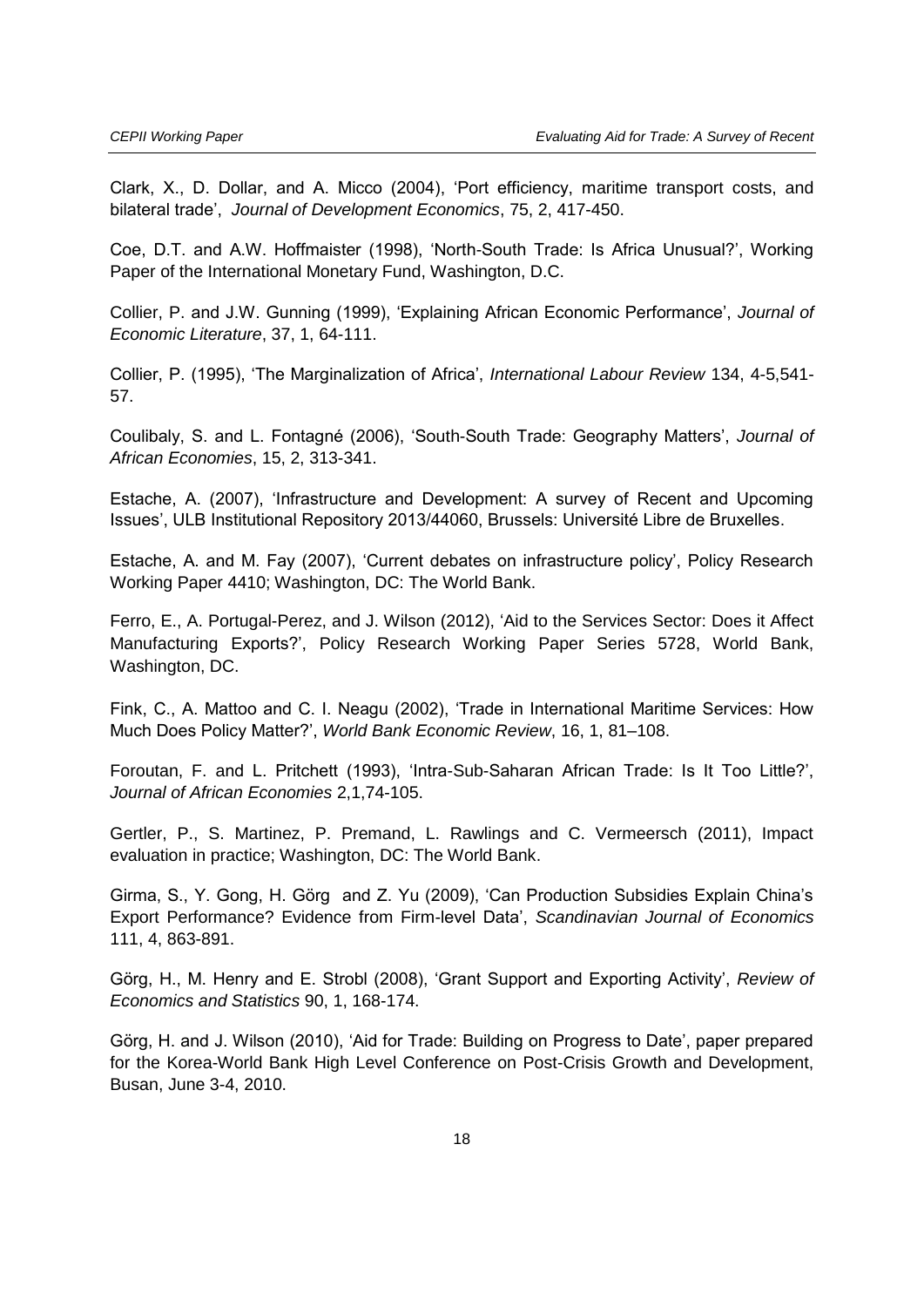Hummels, D. (1998), 'Toward a Geography of Transport Costs', mimeo, University of Chicago.

Hummels, D, V. Lugovskyy and A. Skiba (2009), 'The Trade Reducing Effects of Market Power in International Shipping', *Journal of Development Economics*, 89, 1, 84-97.

Lederman, D., M. Olarreaga and L. Payton (2010), 'Export Promotion Agencies Revisited', *Journal of Development Economics* 91, 2, 257-265.

Limao, N. and A.J. Venables (2000), 'Infrastructure, Geographical Disadvantage, Transport Costs, and Trade', *World Bank Economic Review*, 15, 3, 451–479.

Moneta, C. (1959), 'The Estimation of Transport Costs in International Trade', *Journal of Political Economy* , 67, 1, 41-58.

Novy, D. (2012), 'Gravity Redux: Measuring International Trade Costs with Panel Data', *Economic Inquiry,* 51, 1, 101-121.

OECD (2009), How to Evaluate Aid for Trade? A Scoping Note, (Paris: Organisation for Economic Cooperation and Development)

OECD (2011), Strengthening Accountability in Aid for Trade, (Paris: Organisation for Economic Cooperation and Development)

Rodrik, D. (2008), 'The New Development Economics: We Shall Experiment, But How Shall We Learn?', Mimeo, Kennedy School of Government, Harvard University.

Shepherd, B. and J. Wilson (2006), 'Road infrastructure in Europe and central asia: does network quality affect trade?', Policy Research Working Paper 4104; Washington, DC: The World Bank.

Teravaninthorn, S. and G. Raballand (2008), 'Transport Prices and Costs in Africa: A Review of the Main International Corridors', Washington, DC: World Bank.

Vijil, M. and L. Wagner (2012), 'Does Aid for Trade enhance export performance? Investigating the infrastructure channel', *The World Economy*, 35, 7, 838-68.

Volpe, C. (2011), 'Assessing the Impact of Trade Promotion in Latin America', in O. Cadot, A. Fernandes, J. Gourdon and A. Mattoo, eds., *Where to spend the next million: Applying impact evaluation to trade*; London/Washington, DC: CEPR/The World Bank, pp. 39-81.

Volpe, C. and J. Carballo (2010), 'Beyond the Average Effects: The Distributional Impacts of Export-Promotion Programs in Developing Countries', *Journal of Development Economics* 92, 2, 201-214.